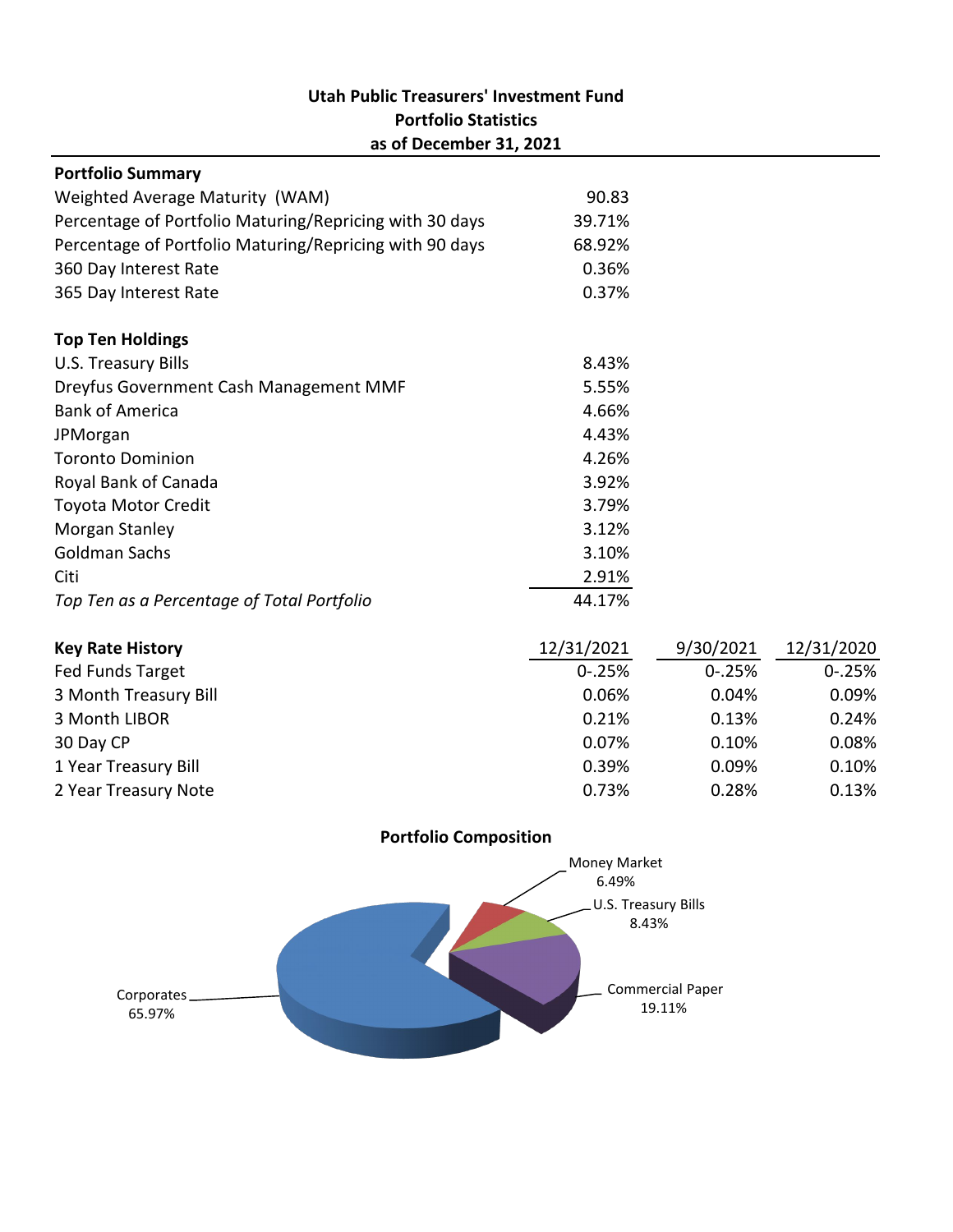| <b>Issuer Name</b>                | <b>Maturity Date</b> | <b>Par Amount</b> |               |
|-----------------------------------|----------------------|-------------------|---------------|
| <b>U.S. Treasury Bills:</b>       |                      |                   |               |
| <b>U.S. TREASURY BILL</b>         | 6/16/2022            | \$                | 500,000,000   |
| <b>U.S. TREASURY BILL</b>         | 6/23/2022            |                   | 1,000,000,000 |
| <b>U.S. TREASURY BILL</b>         | 6/30/2022            |                   | 750,000,000   |
| <b>Total U.S. Treasury Bills</b>  |                      | \$                | 2,250,000,000 |
| <b>Commercial Paper:</b>          |                      |                   |               |
| NATIONAL SECURITY CLEARING CP     | 1/7/2022             | \$                | 100,000,000   |
| NATIONAL SECURITY CLEARING CP     | 1/11/2022            |                   | 100,000,000   |
| <b>CHARLES SCHWAB CORP CP</b>     | 1/11/2022            |                   | 100,000,000   |
| <b>SUMITOMO MITSUI CP</b>         | 1/18/2022            |                   | 50,000,000    |
| HONEYWELL INT'L CP                | 1/24/2022            |                   | 50,000,000    |
| METLIFE SHORT TERM FUNDING CP     | 1/24/2022            |                   | 49,000,000    |
| JP MORGAN SECURITIES LLC CP       | 1/25/2022            |                   | 100,000,000   |
| <b>BRIGHTHOUSE FINANCIAL CP</b>   | 1/28/2022            |                   | 50,000,000    |
| TOYOTA MOTOR CREDIT CORP CP       | 1/31/2022            |                   | 50,000,000    |
| <b>BRIGHTHOUSE FINANCIAL CP</b>   | 2/8/2022             |                   | 25,000,000    |
| HONEYWELL INT'L CP                | 2/8/2022             |                   | 50,000,000    |
| <b>CHARLES SCHWAB CORP CP</b>     | 2/8/2022             |                   | 25,000,000    |
| METLIFE SHORT TERM FUNDING CP     | 2/18/2022            |                   | 50,000,000    |
| TOYOTA MOTOR CREDIT CORP CP       | 2/18/2022            |                   | 50,000,000    |
| METLIFE SHORT TERM FUNDING CP     | 2/28/2022            |                   | 100,000,000   |
| CANADIAN IMPERIAL BANK CP         | 3/2/2022             |                   | 50,000,000    |
| <b>COLLAT COMM V CP</b>           | 3/4/2022             |                   | 50,000,000    |
| <b>COLLAT COMM V CP</b>           | 3/8/2022             |                   | 50,000,000    |
| CANADIAN IMPERIAL BANK CP         | 3/9/2022             |                   | 50,000,000    |
| <b>KOCH INDUSTRIES CP</b>         | 3/9/2022             |                   | 100,000,000   |
| <b>KOCH INDUSTRIES CP</b>         | 3/10/2022            |                   | 50,000,000    |
| <b>CHARLES SCHWAB CORP CP</b>     | 3/10/2022            |                   | 50,000,000    |
| <b>SEB CP</b>                     | 3/15/2022            |                   | 50,000,000    |
| <b>BRIGHTHOUSE FINANCIAL CP</b>   | 3/29/2022            |                   | 61,250,000    |
| <b>CHARLES SCHWAB CORP CP</b>     | 4/12/2022            |                   | 100,000,000   |
| <b>COLLAT COMM V CP</b>           | 4/18/2022            |                   | 50,000,000    |
| COMMONWEALTH BANK OF AUSTRALIA CP | 4/22/2022            |                   | 50,000,000    |
| NATIONAL BANK OF CANADA CP        | 5/3/2022             |                   | 100,000,000   |
| CANADIAN IMPERIAL BANK CP         | 5/4/2022             |                   | 150,000,000   |
| TORONTO DOMINION BANK CP          | 5/5/2022             |                   | 100,000,000   |
| <b>BANK OF NOVA SCOTIA CP</b>     | 5/12/2022            |                   | 50,000,000    |
| <b>TORONTO DOMINION BANK CP</b>   | 5/17/2022            |                   | 50,000,000    |
| SEB CP                            | 5/18/2022            |                   | 50,000,000    |
| <b>TORONTO DOMINION BANK CP</b>   | 5/18/2022            |                   | 50,000,000    |
| SVENSKA HANDELSBANKEN CP          | 5/19/2022            |                   | 50,000,000    |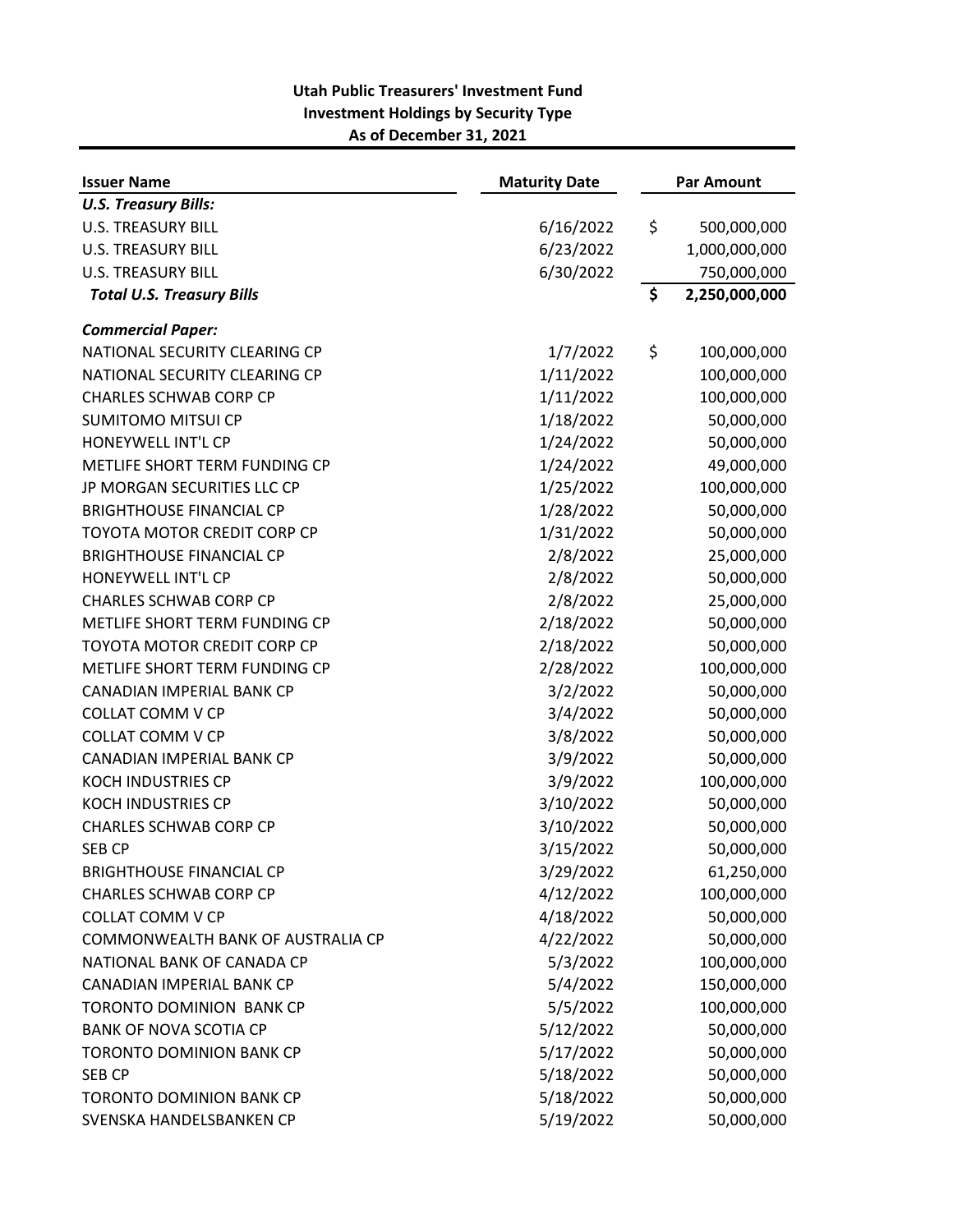| <b>Issuer Name</b>                         | <b>Maturity Date</b> | <b>Par Amount</b> |
|--------------------------------------------|----------------------|-------------------|
| <b>TORONTO DOMINION BANK CP</b>            | 5/19/2022            | 50,000,000        |
| TOYOTA MOTOR CREDIT CORP CP                | 5/27/2022            | 50,000,000        |
| <b>DNB BANK ASA CP</b>                     | 6/2/2022             | 50,000,000        |
| <b>BANK OF NOVA SCOTIA CP</b>              | 6/9/2022             | 50,000,000        |
| MACQUARIE BANK LTD CP                      | 6/15/2022            | 50,000,000        |
| NATIONAL BANK OF CANADA CP                 | 6/15/2022            | 50,000,000        |
| ROYAL BANK OF CANADA CP                    | 6/21/2022            | 50,000,000        |
| <b>SUMITOMO MITSUI CP</b>                  | 6/29/2022            | 50,000,000        |
| <b>DNB BANK ASA CP</b>                     | 7/1/2022             | 50,000,000        |
| METLIFE SHORT TERM FUNDING CP              | 7/28/2022            | 100,000,000       |
| ROYAL BANK OF CANADA CP                    | 7/29/2022            | 50,000,000        |
| <b>TORONTO DOMINION BANK CP</b>            | 8/3/2022             | 50,000,000        |
| JP MORGAN SECURITIES LLC CP                | 8/11/2022            | 50,000,000        |
| COMMONWEALTH BK OF AUSTRALIA CP            | 9/15/2022            | 50,000,000        |
| <b>AUSTRALIA &amp; NEW ZEALAND BANK CP</b> | 10/7/2022            | 50,000,000        |
| <b>AUSTRALIA &amp; NEW ZEALAND BANK CP</b> | 10/11/2022           | 50,000,000        |
| CANADIAN IMPERIAL BANK CP                  | 10/14/2022           | 50,000,000        |
| MACQUARIE BANK LTD CP                      | 10/17/2022           | 100,000,000       |
| SVENSKA HANDELSBANKEN CP                   | 10/18/2022           | 50,000,000        |
| <b>DNB BANK ASA CP</b>                     | 10/19/2022           | 50,000,000        |
| COMMONWEALTH BANK OF AUSTRALIA CP          | 10/20/2022           | 50,000,000        |
| AUSTRALIA & NEW ZEALAND BANK CP            | 10/21/2022           | 100,000,000       |
| <b>WESTPAC BANK CORP CP</b>                | 10/21/2022           | 50,000,000        |
| <b>TORONTO DOMINION BANK CP</b>            | 10/24/2022           | 100,000,000       |
| CANADIAN IMPERIAL BANK CP                  | 10/25/2022           | 100,000,000       |
| SVENSKA HANDELSBANKEN CP                   | 10/25/2022           | 50,000,000        |
| <b>DNB BANK ASA CP</b>                     | 10/27/2022           | 50,000,000        |
| <b>BANK OF AMERICA SECURITIES CP</b>       | 10/31/2022           | 75,000,000        |
| <b>SEB CP</b>                              | 10/31/2022           | 100,000,000       |
| SVENSKA HANDELSBANKEN CP                   | 10/31/2022           | 100,000,000       |
| <b>TORONTO DOMINION BANK CP</b>            | 10/31/2022           | 50,000,000        |
| NATIONAL AUSTRALIA BANK CP                 | 11/1/2022            | 100,000,000       |
| <b>WESTPAC BANKING CORP CP</b>             | 11/1/2022            | 50,000,000        |
| COMMONWEALTH BANK OF AUSTRALIA CP          | 11/3/2022            | 50,000,000        |
| NATIONAL BANK OF CANADA CP                 | 11/3/2022            | 50,000,000        |
| ROYAL BANK OF CANADA CP                    | 11/7/2022            | 100,000,000       |
| ANZ NEW ZEALAND INT'L CP                   | 11/8/2022            | 50,000,000        |
| <b>TORONTO DOMINION BANK CP</b>            | 11/9/2022            | 50,000,000        |
| COMMONWEALTH BANK OF AUSTRALIA CP          | 11/10/2022           | 25,000,000        |
| HONEYWELL INT'L CP                         | 11/10/2022           | 40,000,000        |
| ROYAL BANK OF CANADA CP                    | 11/14/2022           | 50,000,000        |
| <b>WESTPAC BANKING CORP CP</b>             | 11/14/2022           | 50,000,000        |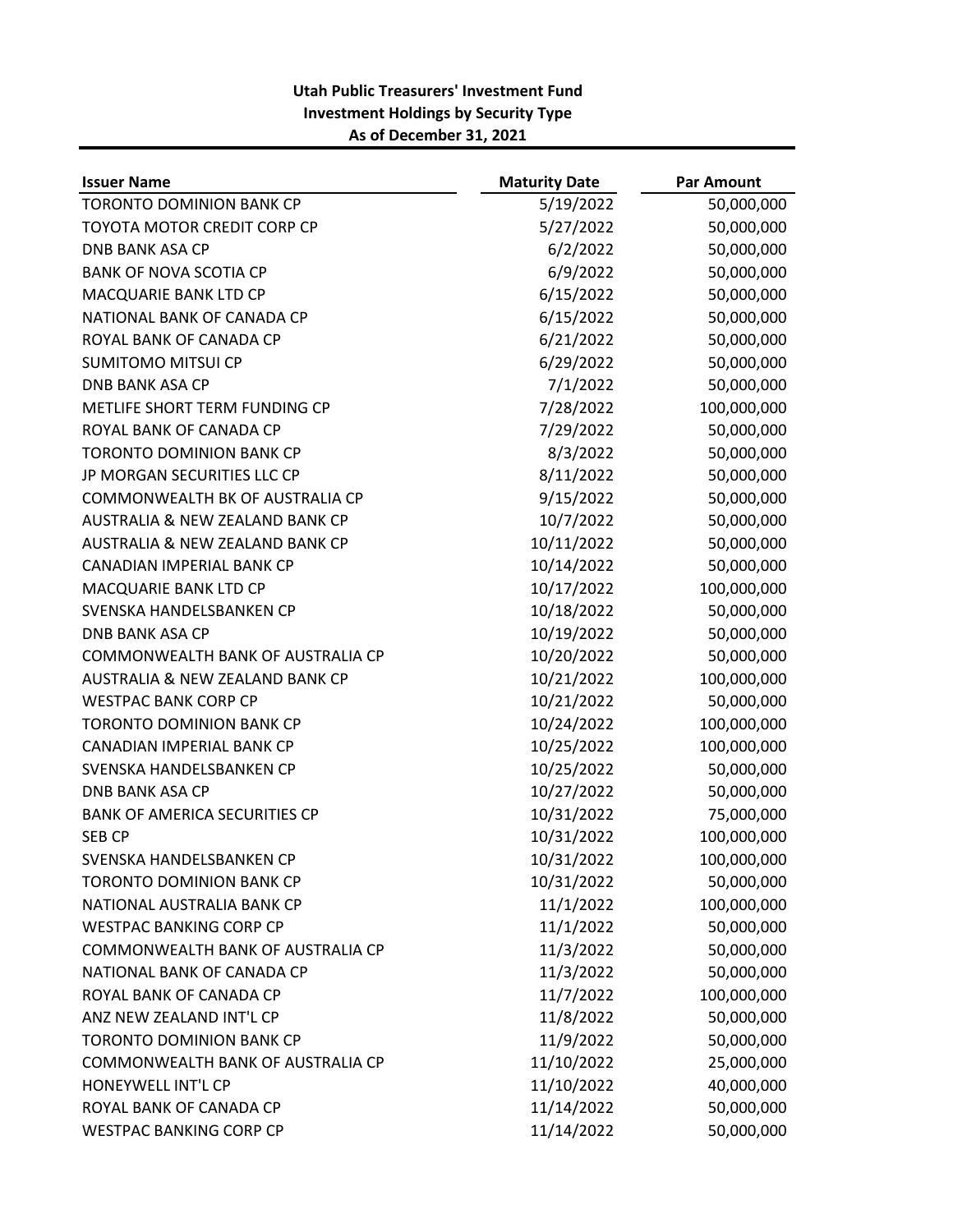| <b>Issuer Name</b>                      | <b>Maturity Date</b> | <b>Par Amount</b>   |
|-----------------------------------------|----------------------|---------------------|
| NATIONAL AUSTRALIA BANK CP              | 11/15/2022           | 50,000,000          |
| NATIONAL AUSTRALIA BANK CP              | 11/18/2022           | 50,000,000          |
| ROYAL BANK OF CANADA CP                 | 12/5/2022            | 50,000,000          |
| CANADIAN IMPERIAL BANK CP               | 12/6/2022            | 50,000,000          |
| AUSTRALIA & NEW ZEALAND BANK CP         | 12/7/2022            | 50,000,000          |
| <b>BANK OF MONTREAL CP</b>              | 12/23/2022           | 50,000,000          |
| <b>Total Commercial Paper</b>           |                      | \$<br>5,100,250,000 |
| <b>Money Market Funds:</b>              |                      |                     |
| <b>BLACKROCK LIQUIDITY FED FUND</b>     | 1/3/2022             | \$<br>100,000,000   |
| DREYFUS GOV'T CASH MANAGEMENT           | 1/3/2022             | 1,481,135,737       |
| FEDERATED GOV'T OBLIGATIONS             | 1/3/2022             | 50,000,000          |
| MORGAN STANLEY GOV'T PORTFOLIO          | 1/3/2022             | 100,000,000         |
| <b>Total Money Market Funds</b>         |                      | \$<br>1,731,135,737 |
| <b>Fixed Rate Corporate Notes:</b>      |                      |                     |
| MITSUBISHI UFJ FIN GRP NOTE             | 2/22/2022            | \$<br>4,450,000     |
| MITSUBISHI UFJ FIN GRP NOTE             | 3/7/2022             | 26,300,000          |
| <b>BMW US CAPITAL NOTE</b>              | 4/14/2022            | 19,850,000          |
| AMERICAN EXPRESS CO NOTE                | 5/20/2022            | 26,250,000          |
| MITSUBISHI UFJ FIN GRP NOTE             | 7/18/2022            | 117,846,000         |
| MITSUBISHI UFJ FIN GRP NOTE             | 7/25/2022            | 53,182,000          |
| AMERICAN EXPRESS CO NOTE                | 8/1/2022             | 11,335,000          |
| <b>CAPITAL ONE NA NOTE</b>              | 8/8/2022             | 6,000,000           |
| <b>BMW FINANCE NOTE</b>                 | 8/12/2022            | 15,000,000          |
| PHILIP MORRIS INT'L NOTE                | 8/17/2022            | 15,000,000          |
| <b>BANK OF MONTREAL NOTE</b>            | 9/11/2022            | 30,884,000          |
| SUMITOMO MITSUI FIN GRP NOTE            | 10/18/2022           | 13,674,000          |
| AUSTRALIA & NEW ZEALAND GRP NOTE        | 11/9/2022            | 10,000,000          |
| COMCAST CABLE COMM NOTE                 | 11/15/2022           | 39,044,000          |
| AMERICAN EXPRESS CO NOTE                | 12/2/2022            | 16,059,000          |
| MACQUARIE BANK LTD NOTE                 | 12/6/2022            | 10,000,000          |
| <b>SEB NOTE</b>                         | 12/12/2022           | 52,635,000          |
| NATIONAL AUSTRALIA BANK NOTE            | 12/13/2022           | 13,000,000          |
| <b>BANK OF AMERICA CORP NOTE</b>        | 1/11/2023            | 78,471,000          |
| J P MORGAN CHASE & CO NOTE              | 1/23/2023            | 18,287,000          |
| <b>MORGAN STANLEY NOTE</b>              | 1/23/2023            | 70,800,000          |
| <b>GOLDMAN SACHS GROUP NOTE</b>         | 1/27/2023            | 16,506,000          |
| NATIONAL BANK OF CANADA NOTE            | 2/1/2023             | 15,180,000          |
| AMERICAN EXPRESS CO NOTE                | 2/27/2023            | 13,387,000          |
| MITSUBISHI UFJ FIN GRP NOTE             | 3/2/2023             | 58,640,000          |
| <b>Total Fixed Rate Corporate Notes</b> |                      | \$<br>751,780,000   |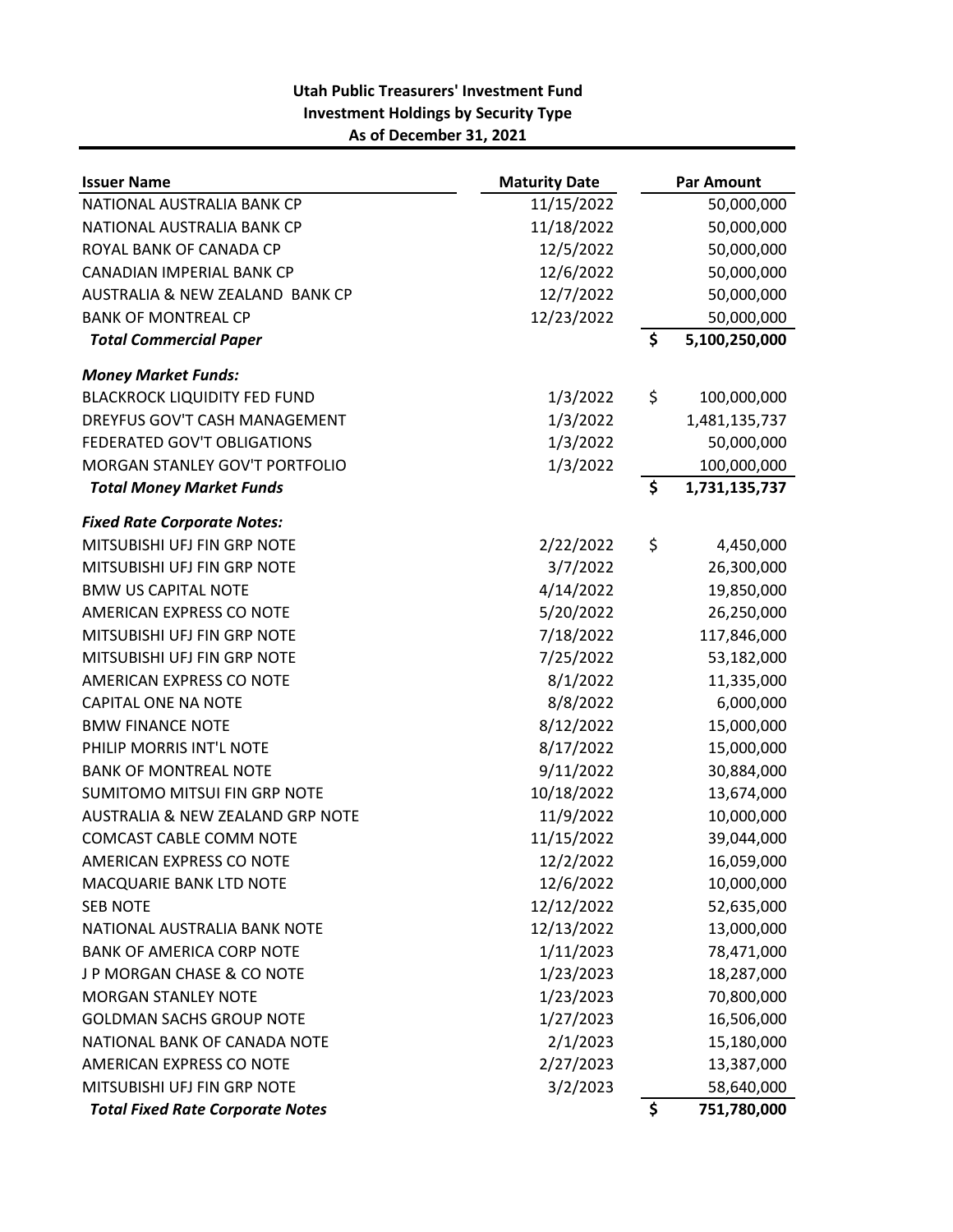| <b>Issuer Name</b>                         | <b>Maturity Date</b> | <b>Par Amount</b> |
|--------------------------------------------|----------------------|-------------------|
| <b>Variable Rate Corporate Notes:</b>      |                      |                   |
| CATERPILLAR FIN'L SERVICE VMTN             | 1/6/2022             | \$<br>34,475,000  |
| TOYOTA MOTOR CREDIT CORP VMTN              | 1/11/2022            | 14,725,000        |
| <b>WESTPAC BANK CORP VMTN</b>              | 1/11/2022            | 73,000,000        |
| AMERICAN HONDA FINANCE VMTN                | 1/21/2022            | 25,000,000        |
| FIFTH THIRD BANK VMTN                      | 2/1/2022             | 11,120,000        |
| <b>KEY BANK NA VMTN</b>                    | 2/1/2022             | 43,765,000        |
| ROYAL BANK OF CANADA VMTN                  | 2/1/2022             | 29,886,000        |
| <b>BANK OF NOVA SCOTIA VMTN</b>            | 2/4/2022             | 100,000,000       |
| <b>APPLE INC VMTN</b>                      | 2/9/2022             | 73,890,000        |
| TOYOTA MOTOR CREDIT CORP VMTN              | 2/14/2022            | 70,762,000        |
| AMERICAN HONDA FINANCE VMTN                | 2/15/2022            | 158,700,000       |
| HOME DEPOT INC VMTN                        | 3/1/2022             | 41,180,000        |
| AMERICAN EXPRESS CREDIT VMTN               | 3/3/2022             | 31,640,000        |
| <b>CHEVRON CORP VMTN</b>                   | 3/3/2022             | 8,000,000         |
| <b>WALT DISNEY COMPANY VMTN</b>            | 3/4/2022             | 94,427,000        |
| <b>BANK OF NOVA SCOTIA VMTN</b>            | 3/7/2022             | 113,386,000       |
| JOHN DEERE CAPITAL CORP VMTN               | 3/7/2022             | 115,193,000       |
| MITSUBISHI UFJ FIN GROUP VMTN              | 3/7/2022             | 60,000,000        |
| MUFG UNION BANK VMTN                       | 3/7/2022             | 53,000,000        |
| <b>BANK OF MONTREAL VMTN</b>               | 3/26/2022            | 93,629,000        |
| <b>TRUIST FIN VMTN</b>                     | 4/1/2022             | 25,000,000        |
| <b>CITIGROUP INC VMTN</b>                  | 4/25/2022            | 138,386,000       |
| ROYAL BANK OF CANADA VMTN                  | 4/29/2022            | 116,589,000       |
| PEPSICO INC VMTN                           | 5/2/2022             | 121,284,000       |
| <b>APPLE INC VMTN</b>                      | 5/11/2022            | 29,003,000        |
| <b>INTEL CORP VMTN</b>                     | 5/11/2022            | 196,326,000       |
| CATERPILLAR FIN'L SERVICE VMTN             | 5/13/2022            | 57,610,000        |
| CONOCO PHILLIPS CO VMTN                    | 5/15/2022            | 43,467,000        |
| <b>BRISTOL MYERS SQUIBB CO VMTN</b>        | 5/16/2022            | 14,170,000        |
| UNITED PARCEL SERVICE VMTN                 | 5/16/2022            | 109,219,000       |
| <b>SUNTRUST BANK VMTN</b>                  | 5/17/2022            | 130,000,000       |
| TOYOTA MOTOR CR CORP VMTN                  | 5/17/2022            | 134,777,000       |
| <b>MANUFACTURERS &amp; TRADERS TR VMTN</b> | 5/18/2022            | 23,790,000        |
| AUSTRALIA & NZ BANKING GROUP VMTN          | 5/19/2022            | 9,500,000         |
| AMERICAN EXPRESS CO VMTN                   | 5/20/2022            | 204,465,000       |
| US BANK NA CINCINNATI VMTN                 | 5/23/2022            | 66,000,000        |
| CATERPILLAR FIN'L SERVICES VMTN            | 6/6/2022             | 34,984,000        |
| <b>ASTRAZENECA PLC VMTN</b>                | 6/10/2022            | 16,584,000        |
| NEW YORK LIFE GLOBAL FDG VMTN              | 6/10/2022            | 11,217,000        |
| JOHN DEERE CAPITAL CORP VMTN               | 6/13/2022            | 65,000,000        |
| SOUTHERN CALIFORNIA EDISON VMTN            | 6/13/2022            | 35,000,000        |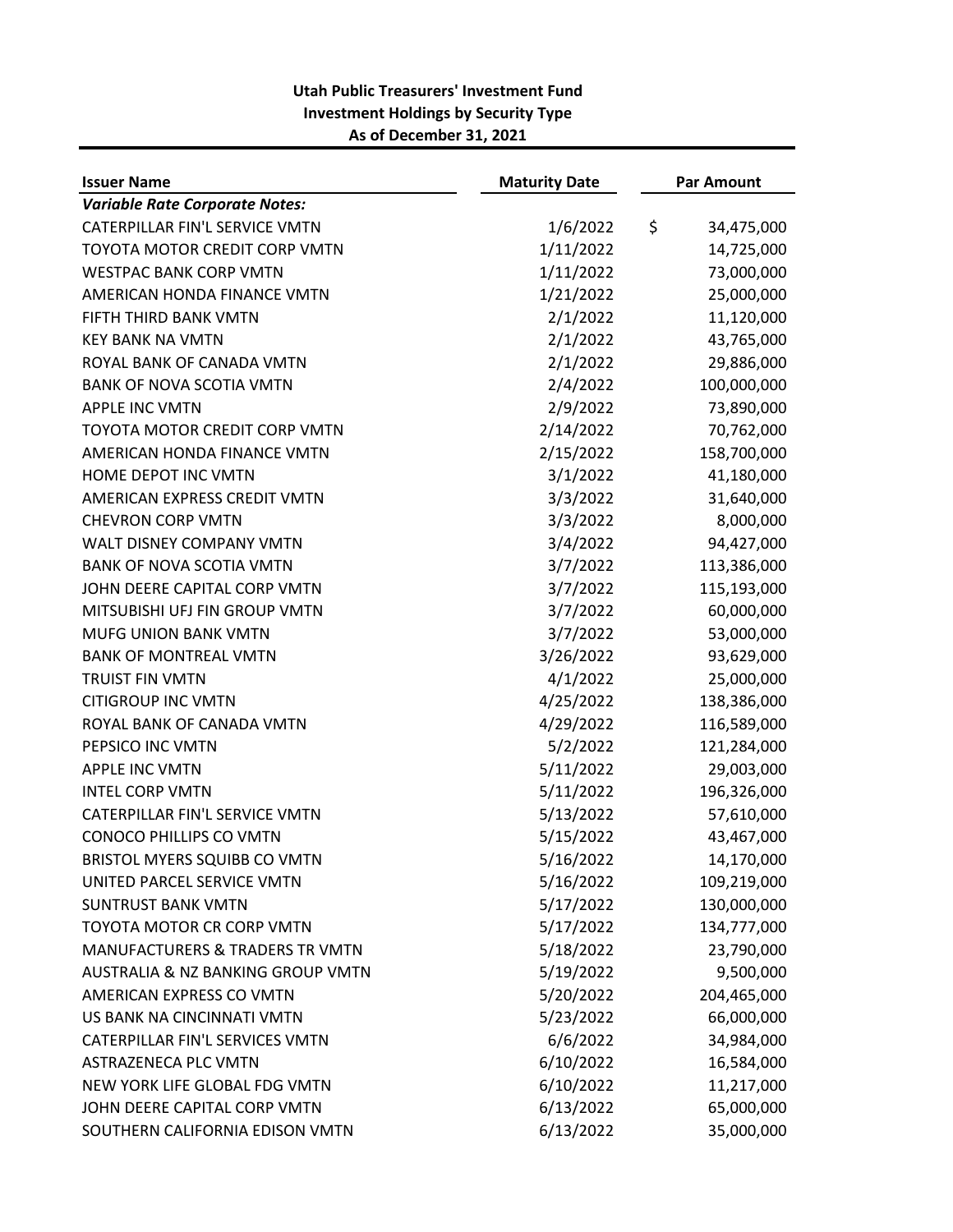| <b>Issuer Name</b>                   | <b>Maturity Date</b> | <b>Par Amount</b> |
|--------------------------------------|----------------------|-------------------|
| CANADIAN IMPERIAL BANK VMTN          | 6/16/2022            | 14,760,000        |
| PACCAR FINANCIAL CORP VMTN           | 6/17/2022            | 115,000,000       |
| RECKITT BENCKISER VMTN               | 6/24/2022            | 30,950,000        |
| AMERICAN HONDA FINANCE VMTN          | 6/27/2022            | 81,600,000        |
| <b>WESTPAC BANKING CORP VMTN</b>     | 6/28/2022            | 45,742,000        |
| ATHENE GLOBAL FUNDING VMTN           | 7/1/2022             | 10,000,000        |
| PNC BANK NA VMTN                     | 7/27/2022            | 32,285,000        |
| AMERICAN EXPRESS CO VMTN             | 8/1/2022             | 49,850,000        |
| TOYOTA MOTOR CREDIT CORP VMTN        | 8/2/2022             | 75,000,000        |
| CAPITAL ONE NA VMTN                  | 8/8/2022             | 25,000,000        |
| HONEYWELL INT'L VMTN                 | 8/8/2022             | 268,311,000       |
| <b>CHEVRON USA INC VMTN</b>          | 8/12/2022            | 78,075,000        |
| <b>EXXON MOBILE CORP VMTN</b>        | 8/16/2022            | 267,896,000       |
| <b>WALT DISNEY COMPANY VMTN</b>      | 9/1/2022             | 154,740,000       |
| JOHN DEERE CAPITAL CORP VMTN         | 9/8/2022             | 23,915,000        |
| <b>TOYOTA MOTOR CREDIT CORP VMTN</b> | 9/8/2022             | 27,354,000        |
| <b>BANK OF MONTREAL VMTN</b>         | 9/11/2022            | 20,070,000        |
| <b>BANK OF NOVA SCOTIA VMTN</b>      | 9/19/2022            | 52,704,000        |
| TOYOTA MOTOR CREDIT CORP VMTN        | 10/14/2022           | 90,000,000        |
| <b>CITIGROUP INC VMTN</b>            | 10/27/2022           | 22,979,000        |
| ROYAL BANK OF CANADA VMTN            | 11/15/2022           | 25,000,000        |
| AMERICAN HONDA FINANCE VMTN          | 11/16/2022           | 45,797,000        |
| CATERPILLAR FIN'L SERVICE VMTN       | 11/17/2022           | 50,000,000        |
| <b>TORONTO DOMINION BANK VMTN</b>    | 12/1/2022            | 21,851,000        |
| SOUTHERN CALIFORNIA EDISON VMTN      | 12/2/2022            | 10,000,000        |
| US BANK NA CINCINNATI VMTN           | 12/9/2022            | 191,400,000       |
| MUFG UNION BANK NA VMTN              | 12/9/2022            | 30,100,000        |
| NATIONAL AUSTRALIA BANK VMTN         | 12/13/2022           | 14,500,000        |
| JACKSON NAT'L LIFE VMTN              | 1/6/2023             | 19,563,000        |
| TORONTO DOMINION BANK VMTN           | 1/6/2023             | 87,000,000        |
| NEW YORK LIFE GLOBAL VMTN            | 1/10/2023            | 4,505,000         |
| TOYOTA MOTOR CREDIT CORP VMTN        | 1/11/2023            | 4,961,000         |
| <b>WESTPAC BANKING CORP VMTN</b>     | 1/11/2023            | 29,370,000        |
| <b>WESTPAC BANKING CORP VMTN</b>     | 1/13/2023            | 85,300,000        |
| JP MORGAN CHASE & CO VMTN            | 1/15/2023            | 130,077,000       |
| ROYAL BANK OF CANADA VMTN            | 1/17/2023            | 119,200,000       |
| <b>BANK OF AMERICA CORP VMTN</b>     | 1/20/2023            | 181,948,000       |
| <b>MORGAN STANLEY VMTN</b>           | 1/20/2023            | 231,479,000       |
| <b>CITIGROUP INC VMTN</b>            | 1/24/2023            | 19,755,000        |
| <b>WELLS FARGO &amp; CO VMTN</b>     | 1/24/2023            | 107,432,000       |
| CAPITAL ONE BANK USA VMTN            | 1/27/2023            | 70,623,000        |
| GOLDMAN SACHS GROUP INC VMTN         | 1/27/2023            | 153,513,000       |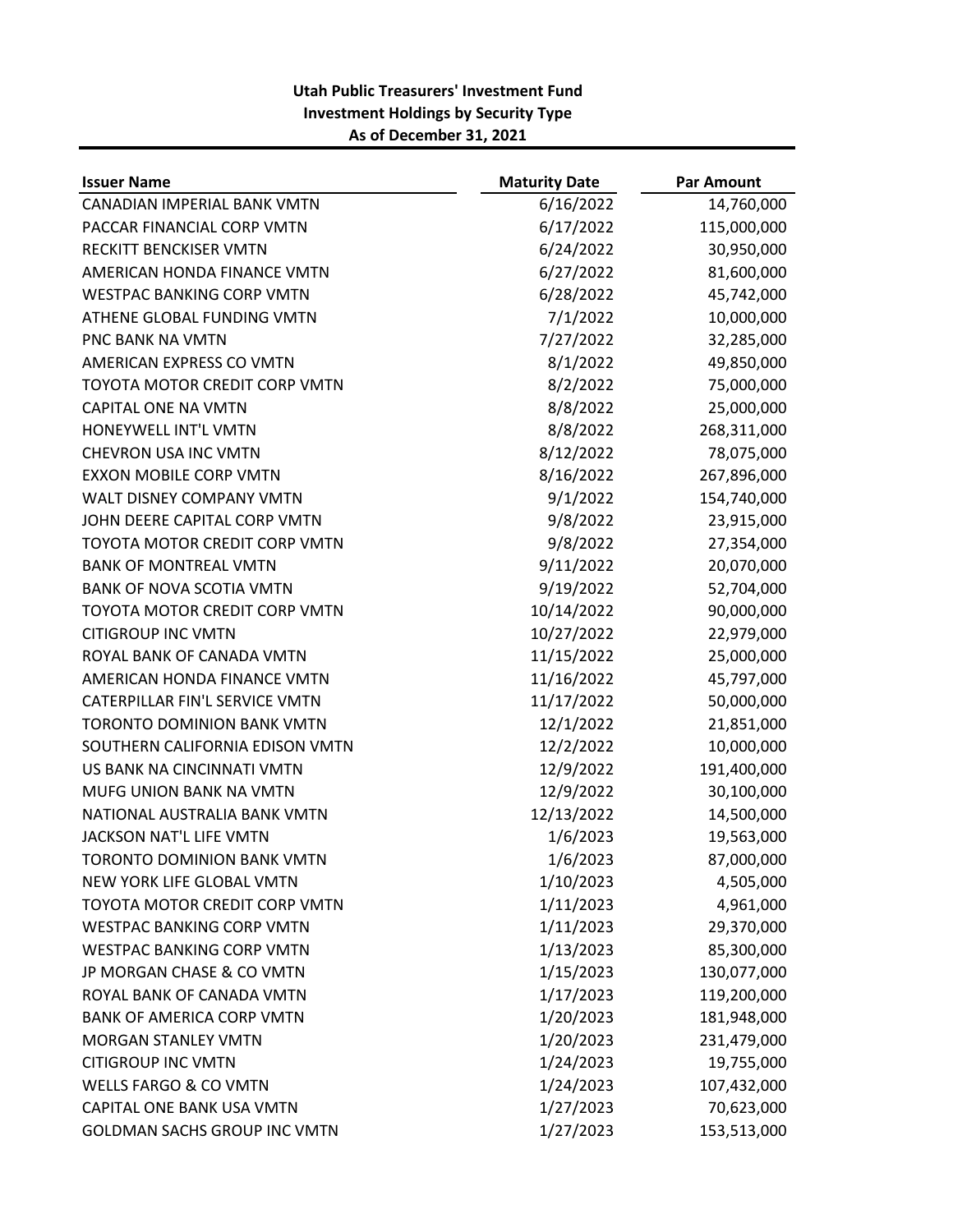| <b>Issuer Name</b>                       | <b>Maturity Date</b> | <b>Par Amount</b> |
|------------------------------------------|----------------------|-------------------|
| <b>TORONTO DOMINION BANK VMTN</b>        | 1/27/2023            | 64,200,000        |
| <b>QUALCOMM INC VMTN</b>                 | 1/30/2023            | 161,229,000       |
| NEW YORK LIFE GLOBAL FDG VMTN            | 2/2/2023             | 37,120,000        |
| ROYAL BANK OF CANADA VMTN                | 2/10/2023            | 100,000,000       |
| <b>TORONTO DOMINION BANK VMTN</b>        | 2/10/2023            | 150,000,000       |
| <b>BANK OF MONTREAL VMTN</b>             | 2/13/2023            | 50,000,000        |
| NATIONAL RURAL UTILITY COOP VMTN         | 2/16/2023            | 6,344,000         |
| <b>PNC BANK NA VMTN</b>                  | 2/24/2023            | 34,970,000        |
| <b>PNC BANK NA VMTN</b>                  | 2/24/2023            | 84,745,000        |
| AMERICAN EXPRESS CO VMTN                 | 2/27/2023            | 5,921,000         |
| MITSUBISHI UFJ FIN GROUP VMTN            | 3/2/2023             | 45,000,000        |
| NAT'L BANK OF CANADA VMTN                | 3/6/2023             | 100,000,000       |
| <b>GOLDMAN SACHS GROUP INC VMTN</b>      | 3/8/2023             | 110,460,000       |
| <b>TRUIST BANK VMTN</b>                  | 3/9/2023             | 80,000,000        |
| <b>BANK OF MONTREAL VMTN</b>             | 3/10/2023            | 125,000,000       |
| HSBC HOLDINGS PLC VMTN                   | 3/13/2023            | 22,261,000        |
| <b>ALLSTATE CORP VMTN</b>                | 3/29/2023            | 32,818,000        |
| STATE STREET CORP VMTN                   | 3/30/2023            | 44,102,000        |
| JP MORGAN CHASE & CO VMTN                | 4/1/2023             | 305,061,000       |
| UNITED PARCEL SERVICE VMTN               | 4/1/2023             | 138,670,000       |
| SOUTHERN CALIFORNIA EDISON VMTN          | 4/3/2023             | 40,000,000        |
| MACQUARIE BANK LTD VMTN                  | 4/6/2023             | 14,000,000        |
| EQUITABLE FINANCIAL LIFE VMTN            | 4/6/2023             | 72,000,000        |
| TOYOTA MOTOR CREDIT CORP VMTN            | 4/6/2023             | 113,000,000       |
| <b>BANK OF AMERICA CORP VMTN</b>         | 4/24/2023            | 211,586,000       |
| JP MORGAN CHASE & CO VMTN                | 4/25/2023            | 183,352,000       |
| <b>FLORIDA POWER &amp; LIGHT CO VMTN</b> | 5/10/2023            | 75,000,000        |
| <b>CHEVRON CORP VMTN</b>                 | 5/11/2023            | 27,000,000        |
| STATE STREET CORP VMTN                   | 5/15/2023            | 85,657,000        |
| CATERPILLAR FIN'L SERVICE VMTN           | 5/15/2023            | 28,418,000        |
| <b>WESTPAC BANKING CORP VMTN</b>         | 5/15/2023            | 24,850,000        |
| <b>BANK OF NEW YORK VMTN</b>             | 5/16/2023            | 98,508,000        |
| NATIONAL BANK OF CANADA VMTN             | 5/16/2023            | 100,000,000       |
| ROYAL BANK OF CANADA VMTN                | 5/22/2023            | 40,000,000        |
| <b>UBS GROUP AG VMTN</b>                 | 5/23/2023            | 80,588,000        |
| UBS GROUP AG LONDON VMTN                 | 6/1/2023             | 14,000,000        |
| US BANK NA CINCINNATI VMTN               | 6/2/2023             | 112,919,000       |
| <b>TORONTO DOMINION BANK VMTN</b>        | 6/2/2023             | 110,000,000       |
| <b>GOLDMAN SACHS GROUP INC VMTN</b>      | 6/5/2023             | 22,638,000        |
| JOHN DEERE CAPITAL CORP VMTN             | 6/7/2023             | 50,452,000        |
| CANADIAN IMPERIAL BANK VMTN              | 6/22/2023            | 62,000,000        |
| <b>BANK OF NOVA SCOTIA VMTN</b>          | 6/23/2023            | 93,525,000        |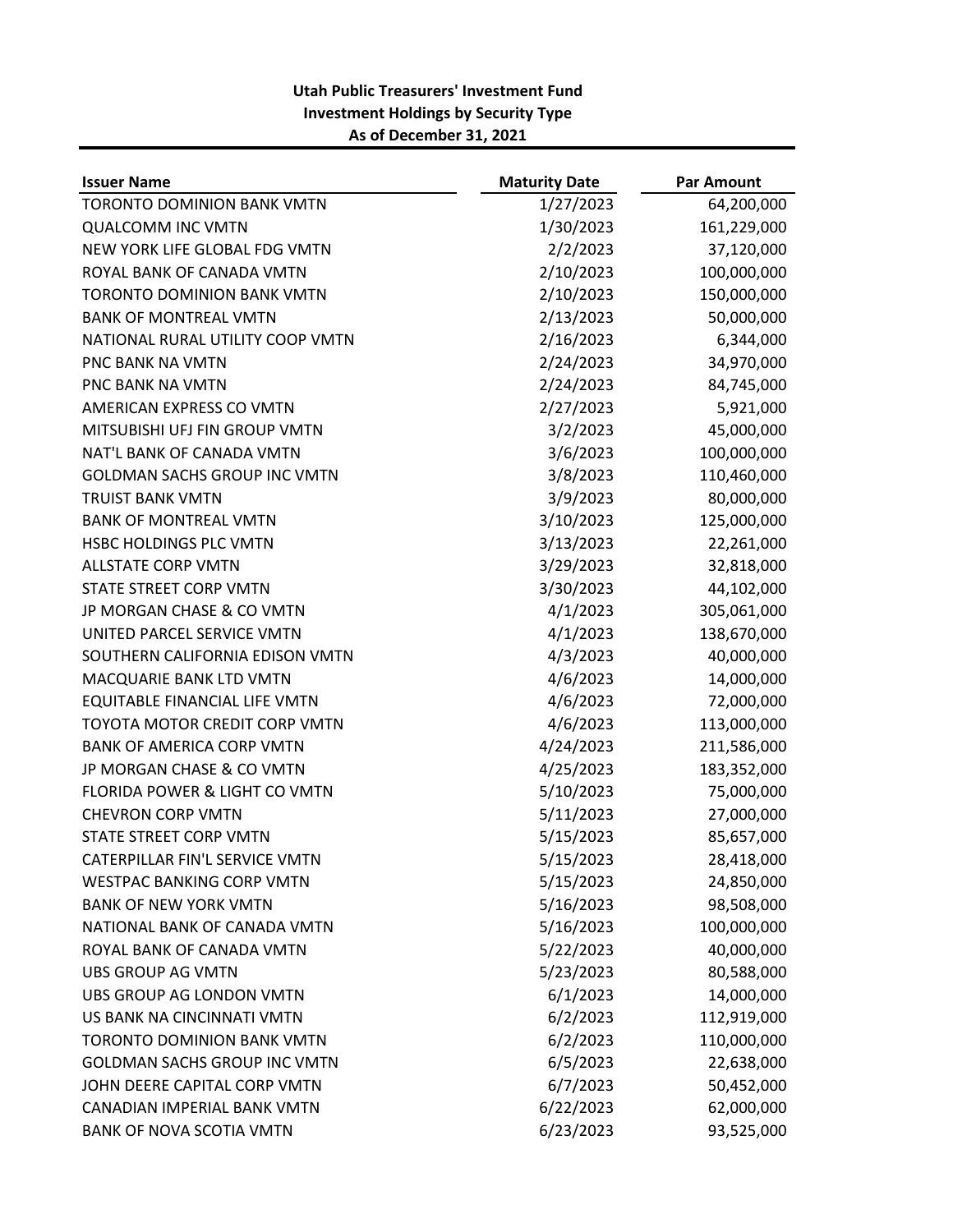| <b>Issuer Name</b>                  | <b>Maturity Date</b> | <b>Par Amount</b> |
|-------------------------------------|----------------------|-------------------|
| JOHN DEERE CAPITAL CORP VMTN        | 7/10/2023            | 40,000,000        |
| MIZUHO FINANCIAL GROUP VMTN         | 7/16/2023            | 9,734,000         |
| <b>TORONTO DOMINION BANK VMTN</b>   | 7/19/2023            | 5,130,000         |
| <b>BANK OF AMERICA CORP VMTN</b>    | 7/21/2023            | 19,243,000        |
| CANADIAN IMPERIAL BANK VMTN         | 7/22/2023            | 38,063,000        |
| <b>CITIGROUP INC VMTN</b>           | 7/24/2023            | 23,539,000        |
| <b>CITIGROUP INC VMTN</b>           | 7/24/2023            | 135,492,000       |
| <b>GOLDMAN SACHS GROUP INC VMTN</b> | 7/24/2023            | 18,999,000        |
| MITSUBISHI UFJ FIN GROUP VMTN       | 7/26/2023            | 34,150,000        |
| <b>CHEVRON USA INC VMTN</b>         | 8/11/2023            | 125,700,000       |
| <b>UBS GROUP AG VMTN</b>            | 8/15/2023            | 96,070,000        |
| <b>UBS GROUP AG VMTN</b>            | 8/15/2023            | 95,523,000        |
| AMERICAN EXPRESS CO VMTN            | 8/23/2023            | 19,000,000        |
| <b>CITIGROUP INC VMTN</b>           | 9/1/2023             | 214,371,000       |
| AMERICAN HONDA FINANCE VMTN         | 9/8/2023             | 41,500,000        |
| CANADIAN IMPERIAL BANK VMTN         | 9/13/2023            | 60,812,000        |
| SOUTHERN CALIFORNIA GAS CO VMTN     | 9/14/2023            | 10,000,000        |
| <b>BANK OF MONTREAL VMTN</b>        | 9/15/2023            | 90,000,000        |
| <b>BANK OF NOVA SCOTIA VMTN</b>     | 9/15/2023            | 100,000,000       |
| <b>BANK OF NOVA SCOTIA VMTN</b>     | 9/15/2023            | 60,000,000        |
| PPL ELECTRIC UTILITIES VMTN         | 9/23/2023            | 7,000,000         |
| <b>TORONTO DOMINION BANK VMTN</b>   | 9/28/2023            | 20,000,000        |
| ROYAL BANK OF CANADA VMTN           | 10/5/2023            | 17,995,000        |
| NEW YORK LIFE GLOBAL FDG VMTN       | 10/21/2023           | 62,776,000        |
| JP MORGAN CHASE & CO VMTN           | 10/24/2023           | 190,611,000       |
| <b>MORGAN STANLEY VMTN</b>          | 10/24/2023           | 294,118,000       |
| ROYAL BANK OF CANADA VMTN           | 10/26/2023           | 50,000,000        |
| <b>BANK OF NEW YORK VMTN</b>        | 10/30/2023           | 101,370,000       |
| <b>WELLS FARGO &amp; CO VMTN</b>    | 10/31/2023           | 141,565,000       |
| AMERICAN EXPRESS CO VMTN            | 11/3/2023            | 65,000,000        |
| <b>MORGAN STANLEY VMTN</b>          | 11/10/2023           | 65,416,000        |
| SHELL INT'L FINANCE VMTN            | 11/13/2023           | 37,511,000        |
| <b>GOLDMAN SACHS GROUP INC VMTN</b> | 11/17/2023           | 75,401,000        |
| HSBC HOLDINGS PLC VMTN              | 11/22/2023           | 26,962,000        |
| <b>GOLDMAN SACHS GROUP INC VMTN</b> | 11/29/2023           | 24,758,000        |
| <b>BANK OF MONTREAL VMTN</b>        | 12/8/2023            | 50,000,000        |
| CANADIAN IMPERIAL BANK VMTN         | 12/14/2023           | 60,000,000        |
| <b>BANK OF AMERICA CORP VMTN</b>    | 12/20/2023           | 301,618,000       |
| <b>KEY BANK NA VMTN</b>             | 1/3/2024             | 30,290,000        |
| METLIFE GLOBAL FUNDING VMTN         | 1/7/2024             | 26,000,000        |
| ATHENE GLOBAL FUNDING VMTN          | 1/8/2024             | 50,000,000        |
| TOYOTA MOTOR CREDIT CORP VMTN       | 1/11/2024            | 125,000,000       |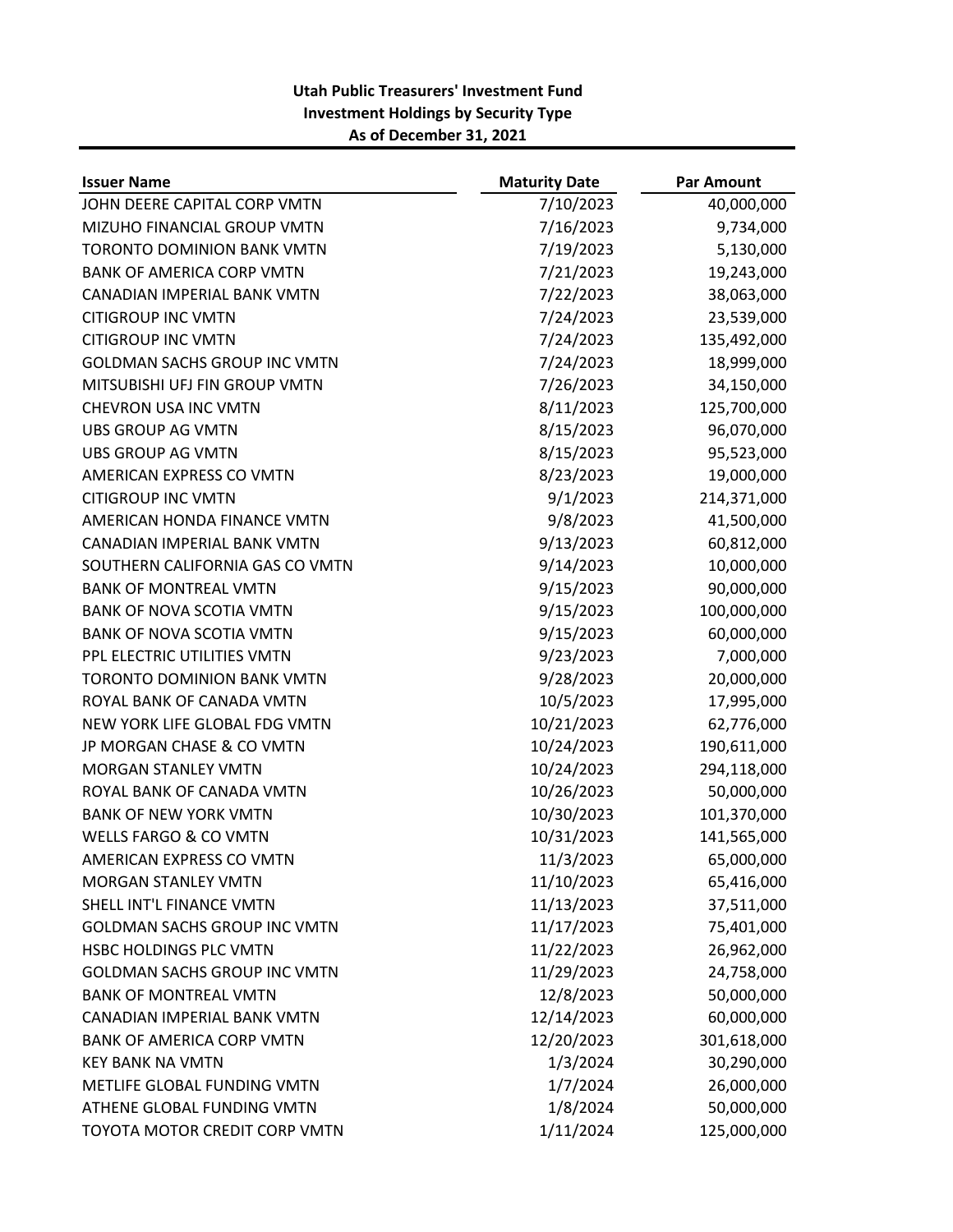| <b>Issuer Name</b>                  | <b>Maturity Date</b> | <b>Par Amount</b> |
|-------------------------------------|----------------------|-------------------|
| AMERICAN HONDA FINANCE VMTN         | 1/12/2024            | 65,000,000        |
| <b>RABOBANK VMTN</b>                | 1/12/2024            | 45,000,000        |
| <b>TRUIST BANK VMTN</b>             | 1/17/2024            | 85,000,000        |
| ROYAL BANK OF CANADA VMTN           | 1/19/2024            | 90,000,000        |
| <b>MORGAN STANLEY VMTN</b>          | 1/25/2024            | 107,169,000       |
| <b>CREDIT SUISSE NY VMTN</b>        | 2/2/2024             | 39,330,000        |
| <b>UBS AG VMTN</b>                  | 2/9/2024             | 28,500,000        |
| <b>WESTPAC BANKING CORP VMTN</b>    | 2/26/2024            | 33,864,000        |
| <b>TORONTO DOMINION BANK VMTN</b>   | 3/4/2024             | 79,250,000        |
| <b>BANK OF AMERICA CORP VMTN</b>    | 3/5/2024             | 127,171,000       |
| ROCHE HOLDINGS INC VMTN             | 3/5/2024             | 27,000,000        |
| <b>GOLDMAN SACHS GROUP INC VMTN</b> | 3/8/2024             | 79,350,000        |
| SIEMENS FINANCE VMTN                | 3/11/2024            | 55,530,000        |
| JP MORGAN CHASE & CO VMTN           | 3/16/2024            | 52,499,000        |
| JP MORGAN CHASE & CO VMTN           | 3/16/2024            | 211,041,000       |
| <b>CHARLES SCHWAB CORP VMTN</b>     | 3/18/2024            | 50,000,000        |
| NORTHWESTERN MUTUAL VMTN            | 3/25/2024            | 30,000,000        |
| <b>BMW US CAPITAL VMTN</b>          | 4/1/2024             | 25,000,000        |
| SOUTHERN CALIFORNIA EDISON VMTN     | 4/1/2024             | 55,000,000        |
| MASSMUTUAL GLOBAL FDG VMTN          | 4/12/2024            | 60,000,000        |
| PACIFIC LIFE GF VMTN                | 4/12/2024            | 40,000,000        |
| PRINCIPAL LIFE GLOBAL FDG VMTN      | 4/12/2024            | 22,000,000        |
| <b>COMCAST CORP VMTN</b>            | 4/15/2024            | 25,445,000        |
| <b>BANK OF NOVA SCOTIA VMTN</b>     | 4/15/2024            | 70,000,000        |
| JP MORGAN CHASE & CO VMTN           | 4/23/2024            | 35,500,000        |
| PUBLIC STORAGE VMTN                 | 4/23/2024            | 26,886,000        |
| <b>BANK OF NEW YORK VMTN</b>        | 4/26/2024            | 53,877,000        |
| NEW YORK LIFE GLOBAL FDG VMTN       | 4/26/2024            | 50,000,000        |
| <b>MORGAN STANLEY VMTN</b>          | 5/8/2024             | 64,735,000        |
| <b>CITIGROUP INC VMTN</b>           | 5/17/2024            | 48,756,000        |
| CATERPILLAR FIN'L SERVICE VMTN      | 5/17/2024            | 85,000,000        |
| HSBC HOLDINGS PLC VMTN              | 5/18/2024            | 8,752,000         |
| FED CAISSES DESJARDINS VMTN         | 5/21/2024            | 23,000,000        |
| ATHENE GLOBAL FUNDING VMTN          | 5/24/2024            | 92,944,000        |
| MIZUHO FINANCIAL GROUP VMTN         | 5/25/2024            | 42,175,000        |
| <b>BANK OF AMERICA VMTN</b>         | 5/28/2024            | 314,114,000       |
| <b>CITIGROUP INC VMTN</b>           | 6/1/2024             | 49,000,000        |
| <b>KEY BANK VMTN</b>                | 6/14/2024            | 38,000,000        |
| TOYOTA MOTOR CREDIT CORP VMTN       | 6/18/2024            | 85,000,000        |
| GOLDMAN SACHS GROUP INC VMTN        | 6/21/2024            | 50,000,000        |
| PPL ELECTRIC VMTN                   | 6/24/2024            | 26,668,000        |
| <b>CITIGROUP INC VMTN</b>           | 6/28/2024            | 75,000,000        |